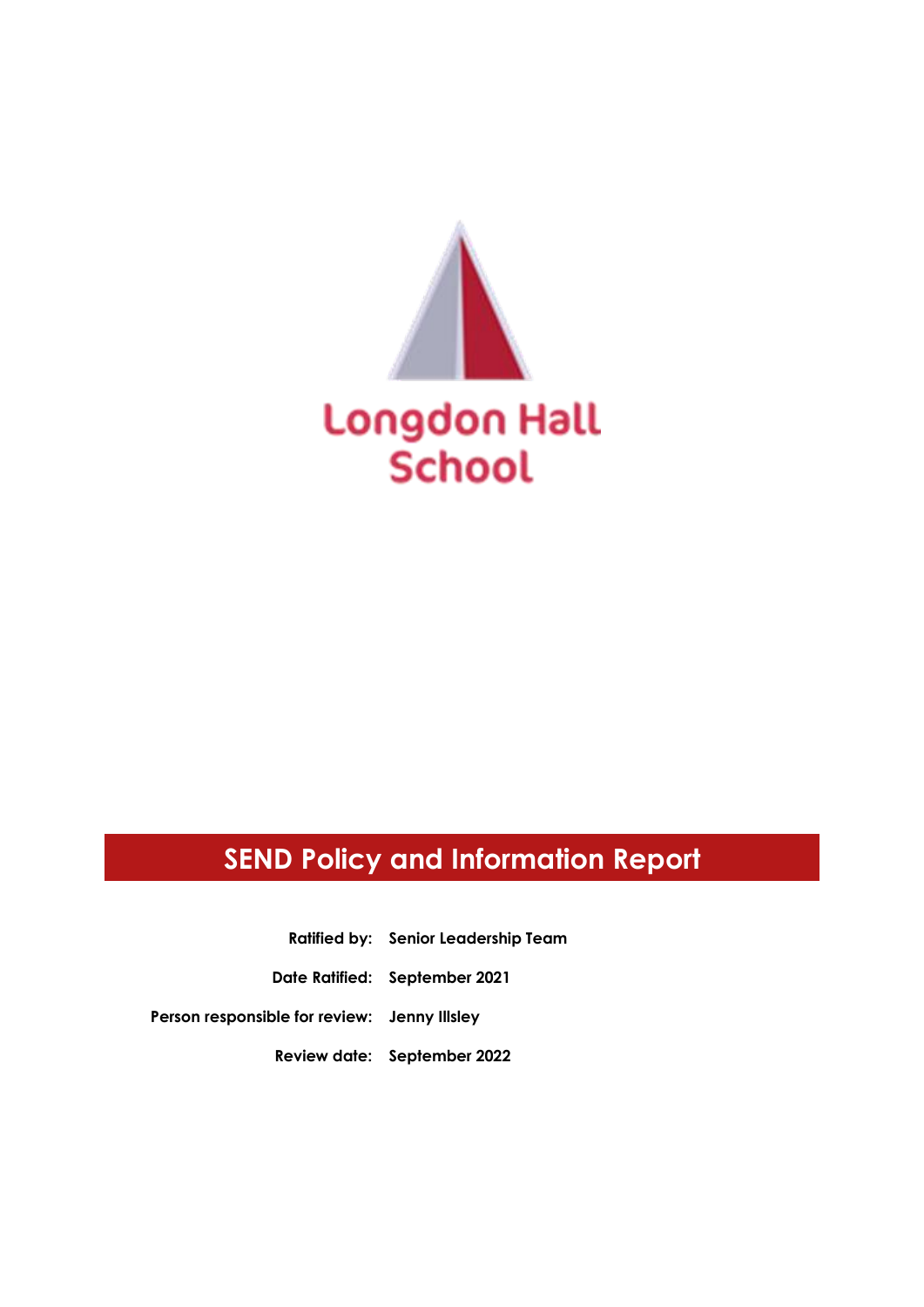## Contents

| 5.3 Supporting pupils moving between phases and preparing for adulthood  6     |  |
|--------------------------------------------------------------------------------|--|
|                                                                                |  |
|                                                                                |  |
|                                                                                |  |
|                                                                                |  |
|                                                                                |  |
| 5.9 Enabling pupils with SEN to engage in activities outside the classroom  10 |  |
|                                                                                |  |
|                                                                                |  |
|                                                                                |  |
|                                                                                |  |
|                                                                                |  |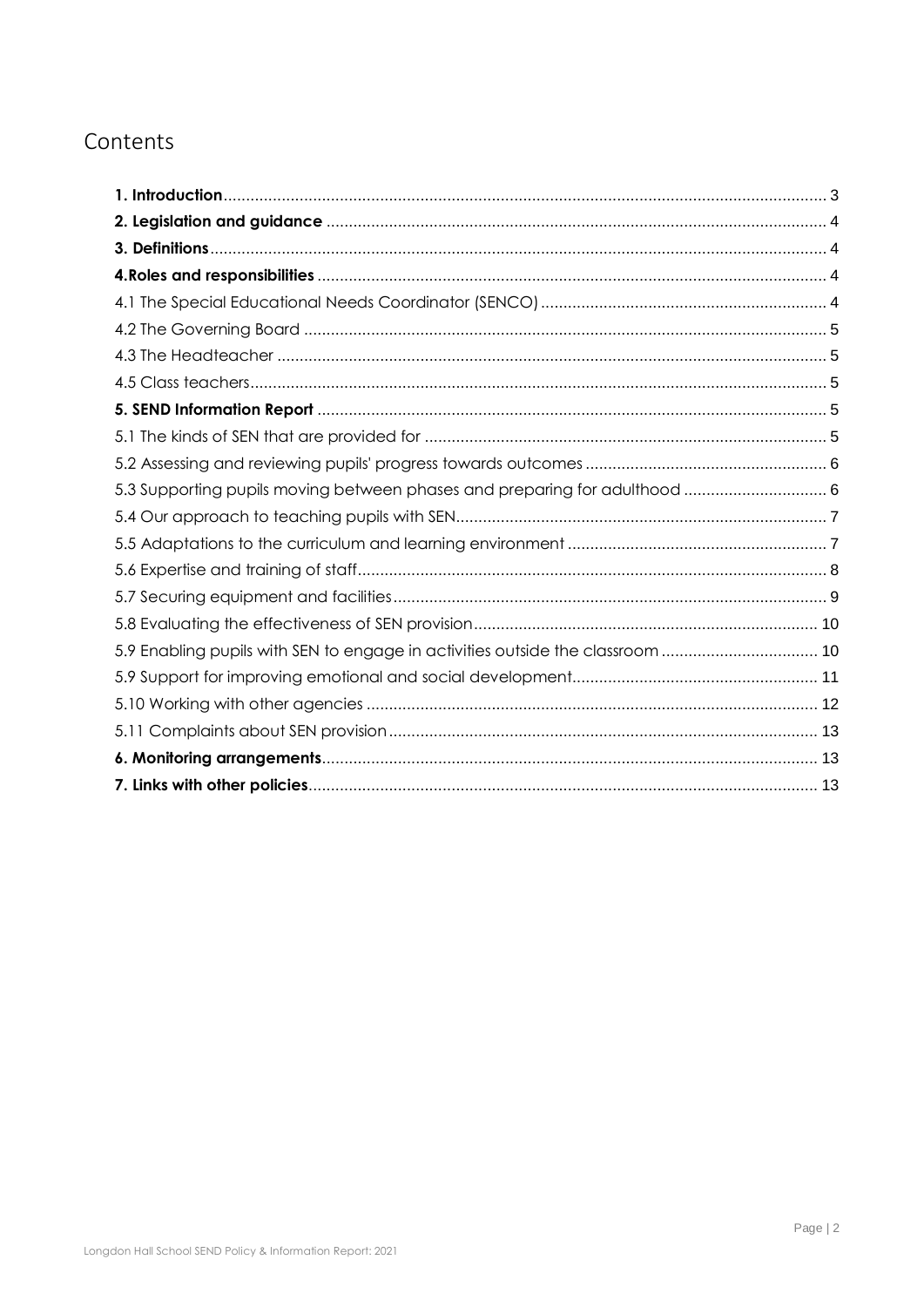### <span id="page-2-0"></span>**1. Introduction**

Longdon Hall School is a special school for young people between the ages of 7-18 with Education, Health and Care (EHC) Plans that identify SEMH as their primary need.

Our school supports the need of all of our pupils and promotes the protection of their rights in accordance with the UNCRC (1992) with a particular focus on:

*Best interests of the child – the best interests of the child must be the top priority in all things that affect children (Article 3)*

*Right to education – every child has the right to an education (Article 28)*

*Goals of education – education must develop every child's personality, talents and abilities to the full (Article 29)*

Our school aims to:

- Provide an appropriate and high quality education for pupils with special education needs & disabilities (SEND)
- Be clear about the roles and responsibilities of everyone involved in supporting the education of our pupils

We believe that all our pupils have a common entitlement to a broad and balanced academic and social curriculum, which is accessible to all, and fully includes all aspects of school life. We believe that all our pupils should be equally valued in school and we strive to eliminate prejudice and discrimination, and to develop an environment where all our pupils can flourish and feel safe.

At Longdon Hall School, we are committed to inclusion. We aim to improve and develop cultures, policies and practices that include all our pupils including developing and encouraging the understanding British Values. We aim to engender a sense of community and belonging, and to offer new opportunities to pupils who may have experienced previous difficulties. This does not mean that we treat all pupils in the same way, but that we respond to pupils in ways, which take account of their varied life experiences and needs.

We believe that educational inclusion is about equal opportunities for all pupils, whatever their age, ethnicity, impairment, attainment and background. We pay particular attention to the provision for and the achievement of different groups of pupils:

- Pupils from minority ethnic and faith groups, Travellers, asylum seekers and refugees
- Pupils who need support to learn English as an additional language (EAL)
- Pupils with special educational needs & Disabilities (SEND)
- Pupils who are looked after by the local authority (LAC)
- Pupils who have significant gaps in their education
- Pupils who are young carers and those who are in families under stress
- Pupils who are at risk of disaffection and exclusion

We recognise that pupils learn at different rates and that there are many factors affecting achievement, including ability, emotional state, age and maturity. We believe that many pupils, at some time in their school career, may experience difficulties that affect their learning, and we recognise that these may be long or short term.

At Longdon Hall School, we aim to address and meet the EHCP objectives and provide teaching and learning contexts that enable every pupil to achieve their full potential.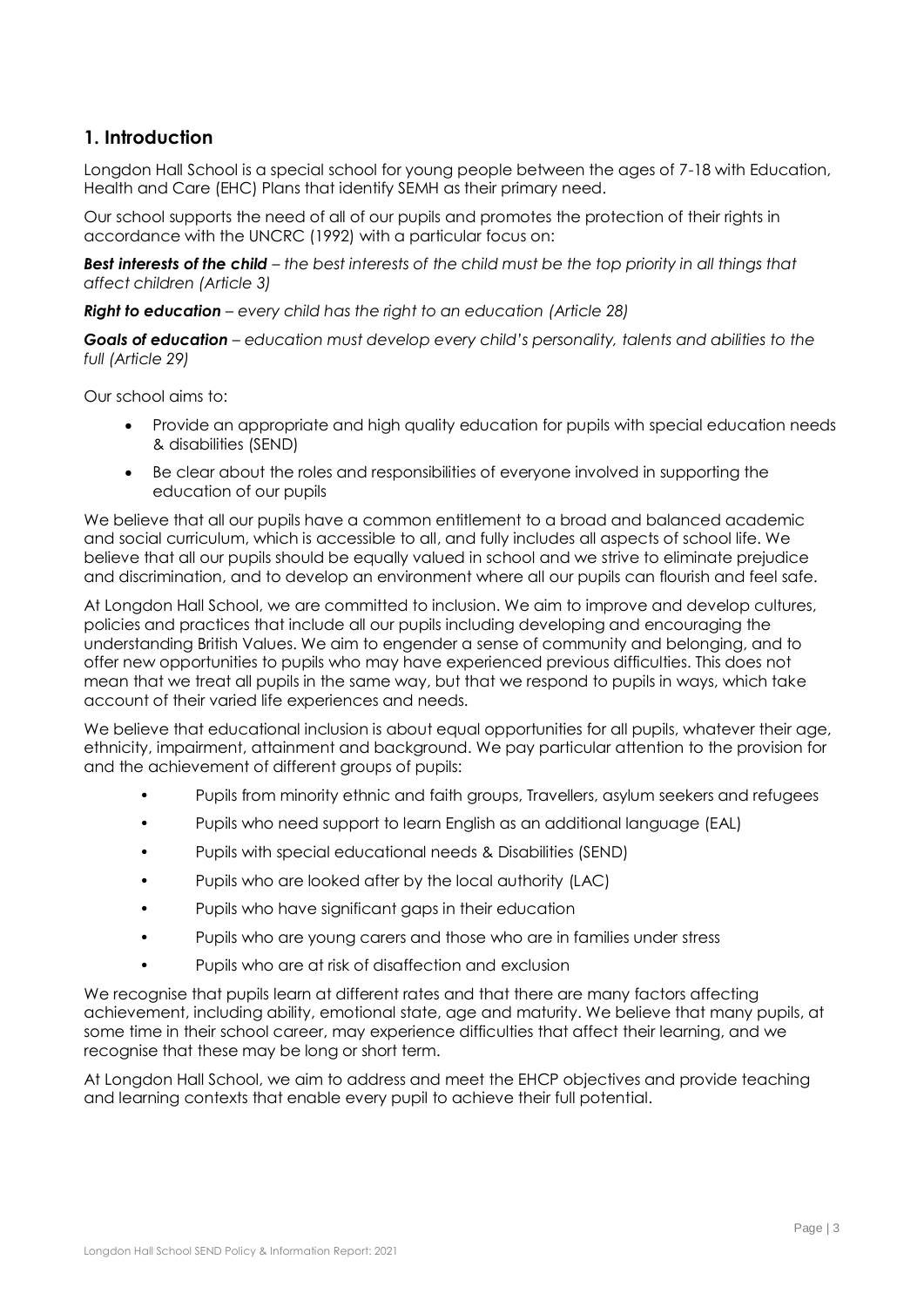### <span id="page-3-0"></span>**2. Legislation and guidance**

This policy is based on the Department for Education's (DfE) statutory SEND guidance[, Special](https://www.gov.uk/government/uploads/system/uploads/attachment_data/file/398815/SEND_Code_of_Practice_January_2015.pdf)  [Educational Needs and Disability \(SEND\) Code of Practice](https://www.gov.uk/government/uploads/system/uploads/attachment_data/file/398815/SEND_Code_of_Practice_January_2015.pdf) and the following legislation:

- [Part 3 of the Children and Families Act 2014](http://www.legislation.gov.uk/ukpga/2014/6/part/3), which sets out schools' responsibilities for pupils with SEN and disabilities
- [The Special Educational Needs and Disability Regulations 2014](http://www.legislation.gov.uk/uksi/2014/1530/contents/made), which set out schools' responsibilities for education, health and care (EHC) plans, SEN coordinators (SENCOs) and the SEN information report

This policy also complies with our funding agreement and articles of association.

### <span id="page-3-1"></span>**3. Definitions**

A pupil has SEND if they have a learning difficulty or disability that calls for special educational provision to be made for them.

They have a learning difficulty or disability if they have:

- A significantly greater difficulty in learning than the majority of others of the same age, or
- A disability which prevents or hinders them from making use of facilities of a kind generally provided for others of the same age in mainstream schools

Special educational provision is educational or training provision that is additional to, or different from, that made generally for other children or young people of the same age by mainstream schools.

### <span id="page-3-3"></span><span id="page-3-2"></span>**4. Roles and responsibilities**

### 4.1 The Special Educational Needs Coordinator (SENCO)

The SENCO at Longdon Hall School is Mrs Jenny Illsley who can be contacted on jenny.illsley@longdonhallschool.co.uk

They will:

- Work with the headteacher and SEN governor to determine the strategic development of the SEN policy and provision in the school
- Have day-to-day responsibility for the operation of this SEN policy and the co-ordination of specific provision made to support individual pupils
- Provide professional guidance to colleagues and work with staff, parents, and other agencies to ensure that pupils receive appropriate support and high quality teaching
- Advise on the deployment of the school's delegated budget and other resources to meet pupils' needs effectively
- Be the point of contact for external agencies, especially the local authority and its support services
- Liaise with potential next providers of education to ensure pupils and their parents are informed about options and a smooth transition is planned
- Work with the headteacher and governing board to ensure that the school meets its responsibilities under the Equality Act 2010 with regard to reasonable adjustments and access arrangements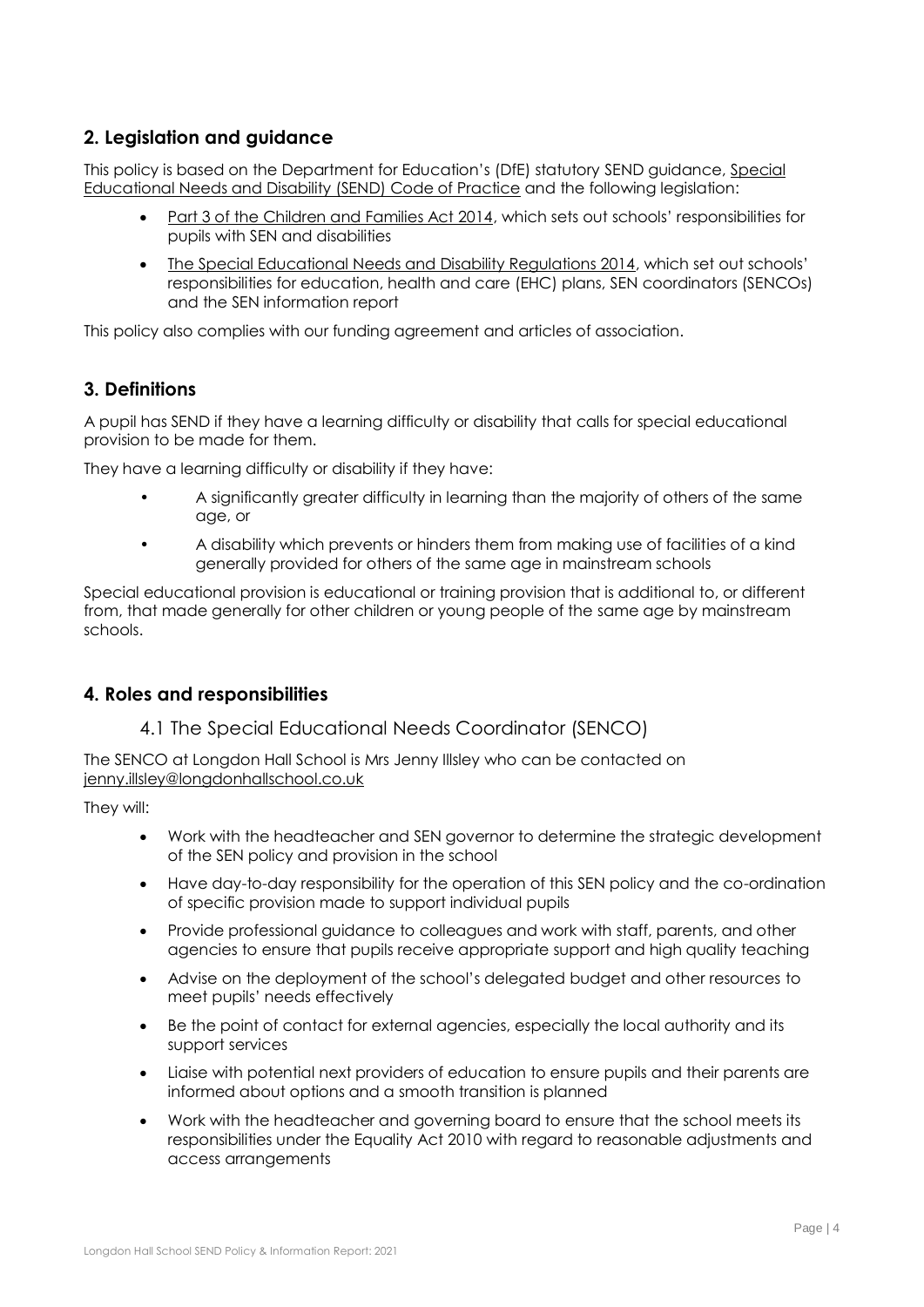Ensure the school keeps the records of all pupils with SEN up to date

### 4.2 The Governing Board

<span id="page-4-0"></span>The Governing Board will:

- Help to raise awareness of SEN issues at governing board meetings
- Monitor the quality and effectiveness of SEN and disability provision within the school and update the governing board on this
- Work with the headteacher and SENCO to determine the strategic development of the SEN policy and provision in the school

### 4.3 The Headteacher

<span id="page-4-1"></span>The headteacher will:

- Work with the SENCO and SEN governor to determine the strategic development of the SEN policy and provision in the school
- Have overall responsibility for the provision and progress of learners with SEN and/or a disability

### 4.5 Class teachers

<span id="page-4-2"></span>Each class teacher is responsible for:

- The progress and development of every pupil in their class
- Working closely with any teaching assistants or specialist staff to plan and assess the impact of support and interventions and how they can be linked to classroom teaching
- Working with the SENCO to review each pupil's progress and development and decide on any changes to provision
- Ensuring they follow this SEN policy

This list is not intended to be exhaustive.

### <span id="page-4-4"></span><span id="page-4-3"></span>**5. SEND Information Report**

5.1 The kinds of SEN that are provided for

Our school currently provides additional provision for a range of needs, including:

- Communication and interaction, for example, autistic spectrum disorder, Asperger's Syndrome, speech and language difficulties
- Cognition and learning, for example, dyslexia, dyspraxia,
- Social, emotional and mental health difficulties, for example, attention deficit hyperactivity disorder (ADHD),
- Sensory and/or physical needs, for example, processing difficulties, epilepsy
- Moderate/severe/profound and multiple learning difficulties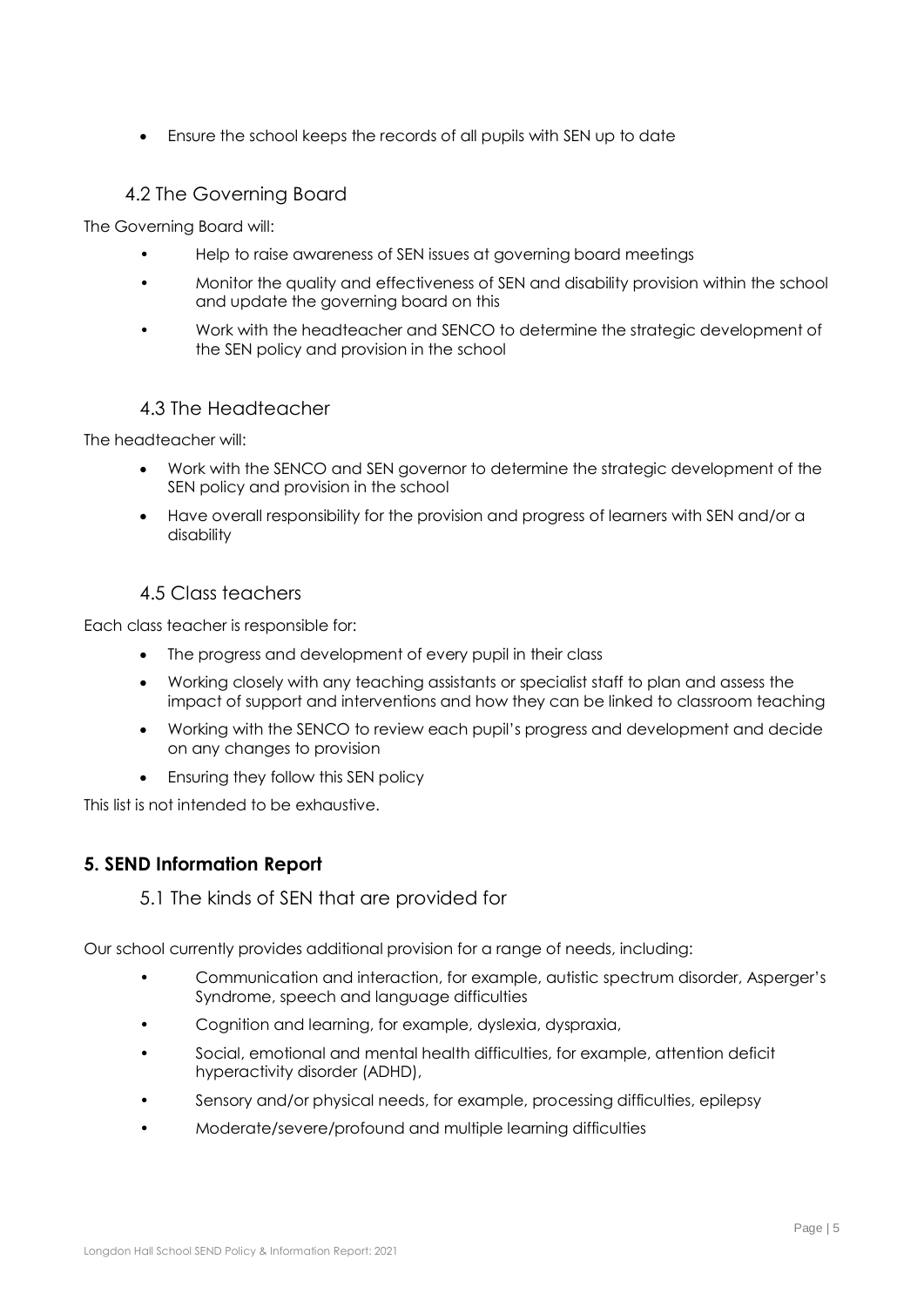### 5.2 Assessing and reviewing pupils' progress towards outcomes

<span id="page-5-0"></span>We will follow the graduated approach and the four-part cycle of assess, plan, do, review. The class or subject teacher will work with the SENCO to carry out a clear analysis of the pupil's needs. This will draw on:

- The teacher's assessment and experience of the pupil
- Their previous progress and attainment and behaviour
- Other teachers' assessments, where relevant
- The individual's development in comparison to their peers and national data
- The views and experience of parents
- The pupil's own views
- Advice from external support services, if relevant

The assessment will be reviewed regularly.

All teachers and support staff who work with the pupil will be made aware of their needs, the outcomes sought, the support provided, and any teaching strategies or approaches that are required. We will regularly review the effectiveness of the support and interventions and their impact on the pupil's progress.

### <span id="page-5-1"></span>5.3 Supporting pupils moving between phases and preparing for adulthood

We work closely with your Local Authority to ensure that the child is offered provision that can meet their needs. As part of our admissions process prospective parents can meet the Headteacher and see the school in action. Parents and carers can express a preference for Longdon Hall School and this is usually through close working partnership with placing officers working for the local authority. All places are decided at a LA panel comprising of Headteacher's, Educational Psychologists and Local Authority Officers.

At the early stages of the admissions process we work closely with parents and carers, children and their current schools (if currently attending) throughout the transition stage to create bespoke transition packages that meet individual need. This will involve an initial school visit, a taster day then a planned transition usually starting with half days building to full days depending on individual need.

Careers Education and transition planning is an important part of the Annual Review process from Year 9 onwards. KS3 begin to develop ideas around specific interests tailoring their curriculum timetable around this. KS4 students embark on work experience and college placements to begin the transition to further education or work.

#### Vocational and Careers Guidance

Longdon Hall School endeavours to provide all pupils with a range of opportunities to participate in a vocational environment. A clear vocational philosophy exists at Key Stage 4 as careers and guidance is encouraged as part of a whole school approach.

In Key stage 4 the emphasis is placed on the world of work, opportunity awareness, college experience and work experience. Pupils who are ready for work experience are supported with a suitable work placement as guided through appropriate outside agencies.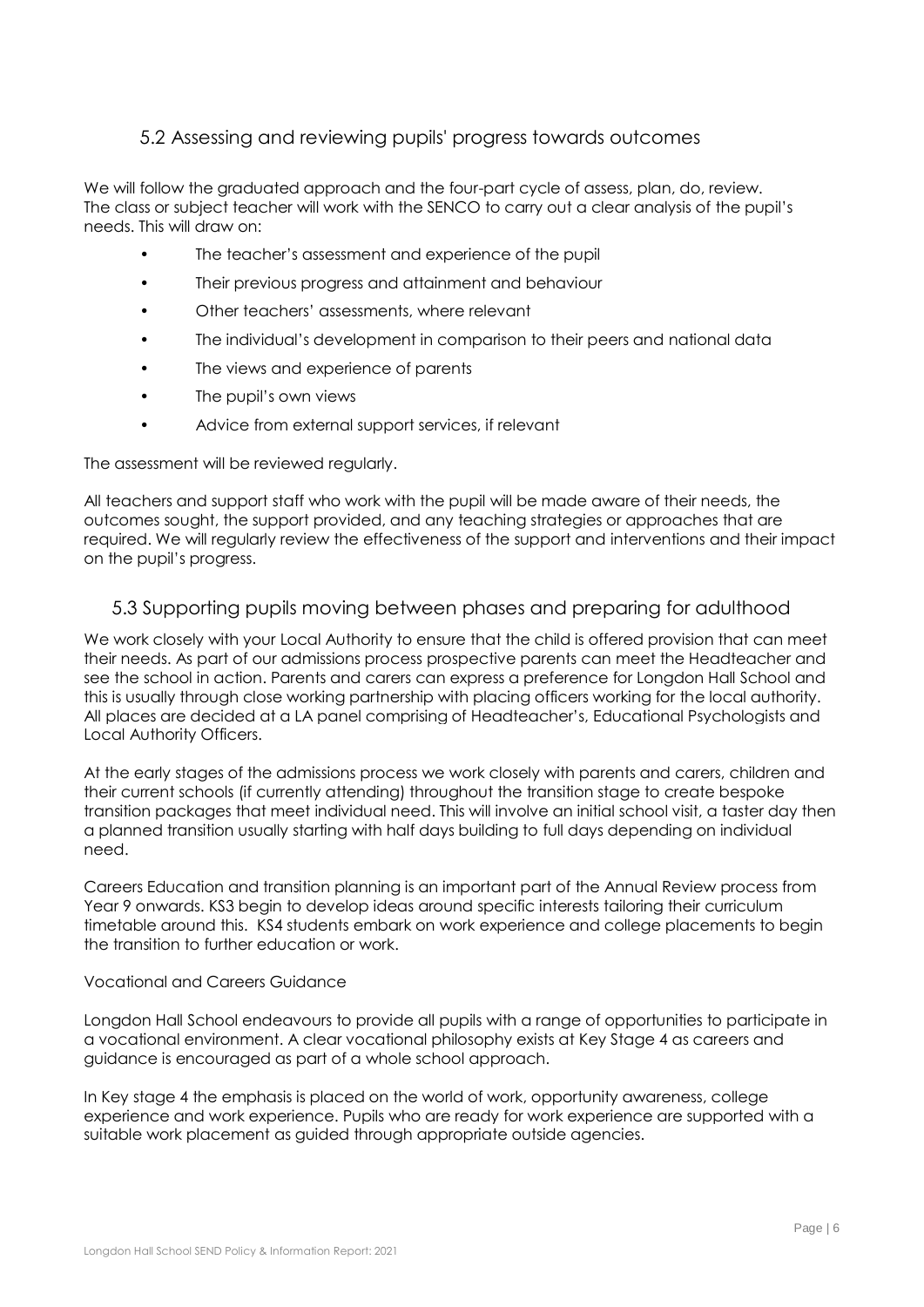It is the aim of the school that all pupils should leave the school with a suitable placement matching the individual's ability and aspirations. The aim is for all Year 11 pupils to actively apply for college placements, training schemes or jobs whilst in their final year. The rationale for college placements is to provide extended learning opportunities and personal development, to encourage new relationships and friendships, to experience new learning environments, to gain appropriate learning for individual needs and to encourage lifelong learning. All KS4 pupils have further opportunities to develop personal interest through college placements according to personal maturity and individual chosen pathway. Pupils in Year 10 and 11 have the opportunity to study vocational courses a local college each week, to familiarise themselves with a college setting. We work closely with other providers to ensure that the transition post 16 is as smooth as possible.

### 5.4 Our approach to teaching pupils with SEN

<span id="page-6-0"></span>All pupils at Longdon Hall School have an Education Health and Care Plan. These documents outline the needs of each child and recommend the provision, resources, approaches and multi-agency involvement required to meet those needs. The overall objectives of the Education Health and Care Plan are broken down into smaller targets on the young person's Individual Learning Plan (ILP). Individual Learning Plans are drawn up each term by the child's Class Tutor. Targets are set and the progress made is reviewed each term. All subject staff who teach your child are working on enabling your child to meet their ILP targets. These are regularly reviewed and all evidence is recorded. We use continual teacher assessment to identify how well pupils are making progress academically, socially and in terms of identified behavioural needs. We use this information to tailor learning to work on any areas that need to be developed.

At Longdon Hall School, we work closely with other professionals wherever possible to ensure that all of the needs that are outlined on the Education Health and Care Plan are met.

Pupils have daily contact with their Class Tutor, this is the first point of contact for parents and carers through daily email or phone contact. The Directors, led by the Education Executive, have responsibility to ensure that all procedures and school systems are robust, and that policies are in place, and are working effectively.

### 5.5 Adaptations to the curriculum and learning environment

<span id="page-6-1"></span>We make the following adaptations to ensure all pupils' needs are met:

- Differentiating our curriculum to ensure all pupils are able to access it, for example, by grouping, 1:1 work, teaching style, content of the lesson, etc.
- Adapting our resources and staffing
- Using recommended aids, such as laptops, coloured overlays, visual timetables, larger font, etc.
- Differentiating our teaching, for example, giving longer processing times, preteaching of key vocabulary, reading instructions aloud, etc.

#### Differentiated Curriculum Provision

In order to make progress a pupil may only require differentiation of the plans for the whole class. The differentiation may involve modifying learning objectives, teaching styles and access strategies. Under these circumstances, a pupil's needs will be provided for within the whole class planning frameworks and individual target setting. Differentiation will be recorded in the daily planning by the class teacher.

Monitoring of progress will be carried out by the class teacher and used to inform future differentiation within whole class planning. The pupil's progress will be reviewed at the same intervals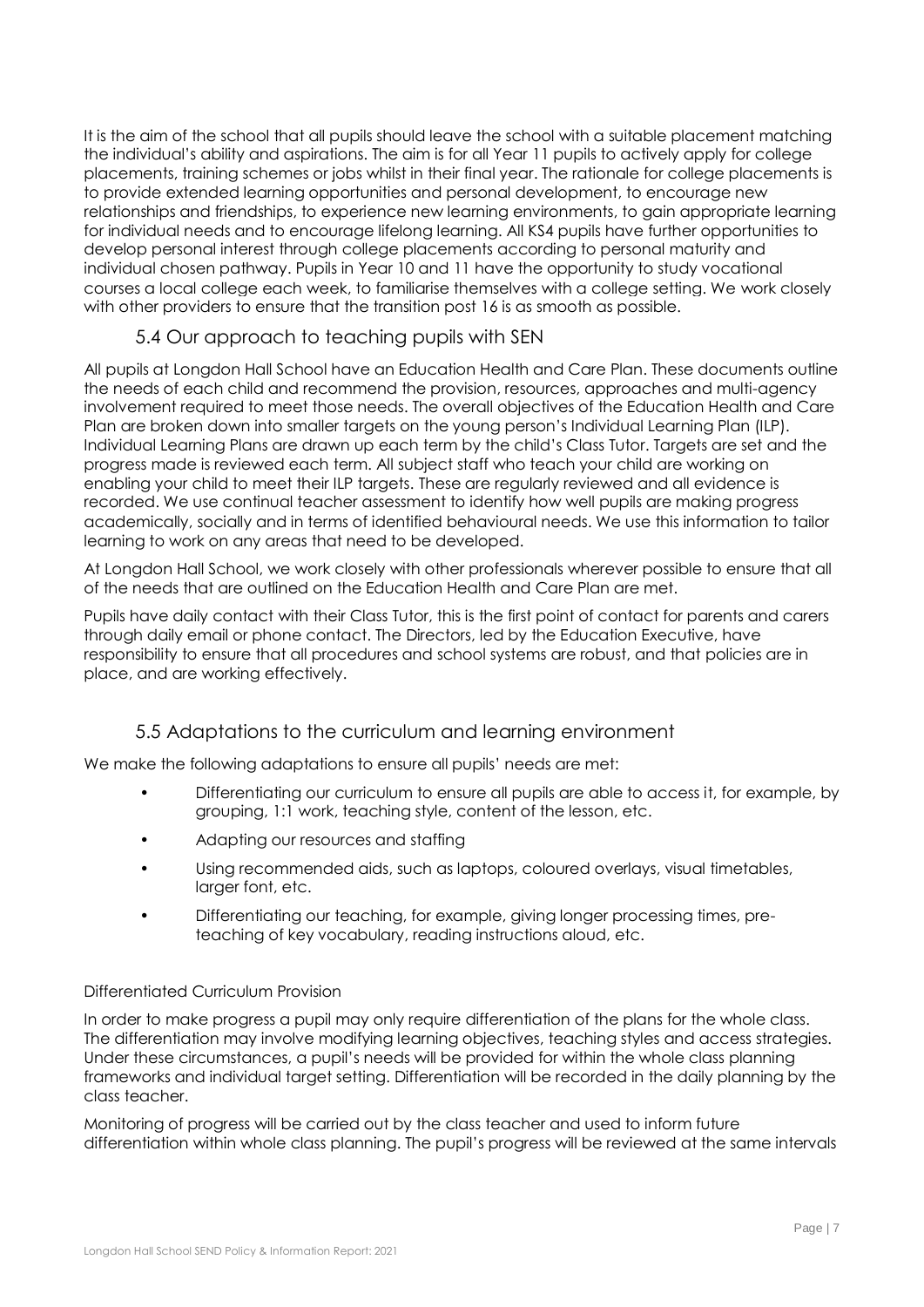as for the rest of the class and a decision made about whether the child is making satisfactory progress at this level of intervention given individual starting points.

The school uses the definitions of adequate progress as suggested in the revised Code of Practice (Chapter 5: Identification, Assessment and Provision 5.37) progress which:

- Closes the attainment gap between the pupil and their peers
- Prevents the attainment gap from growing wider
- Is similar to that of peers starting at the same attainment baseline, but less than the majority of peers
- Matches or betters the pupils previous rate of progress
- Ensures full access to the available curriculum
- Demonstrates an improvement in self-help, social or personal skills
- Demonstrates an improvement in the pupils behaviour

#### Targeted Intervention

Where a period of differentiated curriculum support has not resulted in the pupil making adequate progress OR where the nature or level of a pupil's needs are unlikely to be met by such an approach, targeted intervention may need to be made. This extra provision would be indicated where there is evidence usually through baseline assessment that:

- There has been little or no progress made with existing interventions
- Additional support is required to develop literacy or numeracy skills
- Additional support is required for emotional, behavioural or social development
- Additional support is required for sensory or physical impairments
- Additional support is required for communication or interaction needs

There are likely to be two groups of children recorded as needing extra provision:

- 1. Pupils, who have needs similar to other pupils but, with additional needs within the class, e.g. lack of phonic knowledge or phonological skills, spelling.
- 2. Pupils whom we consider to have more severe or longer term needs that are likely to result in an application for further professional advice such as CAMHS, Medical Practitioners and other appropriate professional's.

Where needs are similar, it is appropriate to support these children within a group, focussing on the common needs. However, each pupil will retain individual targets. Both groups of children will have provision for their common needs in a small group as well as some individualised support for their more unique needs. Provision will run concurrently with differentiated curriculum support.

The group may be taught by the class teacher or a Teaching Assistant. The responsibility for planning for these pupils remains with the class teacher, in consultation with the SENCO.

Individual Education Plans will be reviewed termly, although some pupils may need more frequent reviews. The class tutor will take the lead in the review process. Parents/carers and the pupil, will be informed and will be consulted about any further action.

#### 5.6 Expertise and training of staff

<span id="page-7-0"></span>All education staff receive a wide range of SEN specific training. As part of our on–going continued professional development program we have worked with and receive regular training from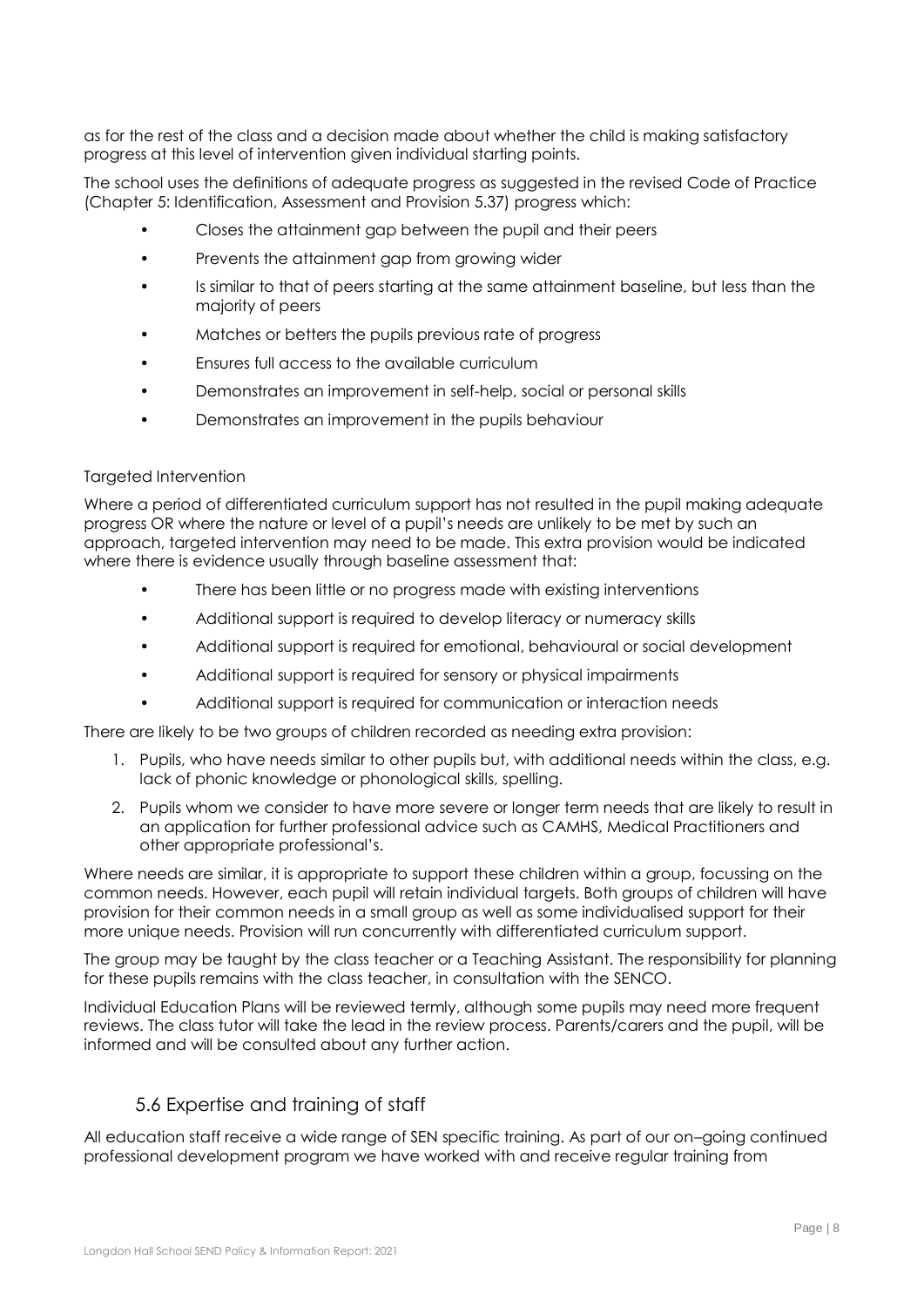professionals on a wide range issues including anxiety and Autism; Autism, sensory needs and our environment; Autism, Safeguarding, ADHD, Attachment Disorders and other specific learning disorders.

The SENCO holds regular meetings to update and revise developments in Special Needs Education and Inclusion. Meeting additional needs and Inclusion issues are targeted each year through the school's long-term goals and the School Development Plan along with In-Service training and individual professional development.

All staff has access to professional development opportunities and can apply for SEN or Inclusion training where a need is identified. Support staff, such as TA's are encouraged to extend their own professional development and the Senior Leadership Team will ensure training where this is appropriate.

We also have a daily staff de-brief meeting for all staff where we discuss best approaches and strategies for meeting the needs of the pupils. We invite professionals such as Speech and Language Therapists and Education Psychologists to attend these meetings to share advice.

Designated Senior Staff receive regular, statutory training (Level 2) regarding safeguarding, and all school staff receive Safeguarding (Level 1) refresher training every two years. All staff receive TEAM TEACH training and a large number hold first aid qualifications.

### 5.7 Securing equipment and facilities

<span id="page-8-0"></span>The school is aware that a lively, purposeful and structured learning environment is essential in promoting high standards and good working practices. Displays of pupils' work, stimulus materials and appropriate resources are very important in setting standards, raising expectations and also play a key role in effective behaviour management. All departments, class teachers and tutors are expected to manage their display areas effectively and to contribute to displays in public areas of the school. The structure and organisation of the classroom is also an important factor in developing effective working methods and a positive ethos. Whilst this is left to individual teachers and departments, it is expected that classrooms and learning areas are orderly environments where pupils can work effectively, comfortably and most importantly of all – safely. It is crucial that adequate resources are provided and are accessible, and that pupils treat classrooms, workshops and any other learning environments with respect.

At Longdon Hall School we believe that the development of capability in the safe use of ICT is an essential requirement of the pupils' education. ICT at the School is guided by the following principles:

- All pupils have an entitlement to the safe use of ICT throughout all Key Stages. They are expected to develop both understanding and practical expertise. Pupils develop their skills through specific teaching in ICT/Computing lessons, and as a result of the use of ICT in subject areas. All pupils will be taught how to use the internet safely and will be expected to follow the schools safety guidelines.
- ICT resources are planned and deployed effectively. We seek to ensure that resources of the highest quality, and of an appropriate type are provided to meet the needs of all users.
- All of our classes are provided with resources to ensure the delivery of a personalised curriculum. Where additional resources are required to enable a pupil to fully access the curriculum, advice is provided by appropriate professionals, including the therapy team, consultants and educational psychologists.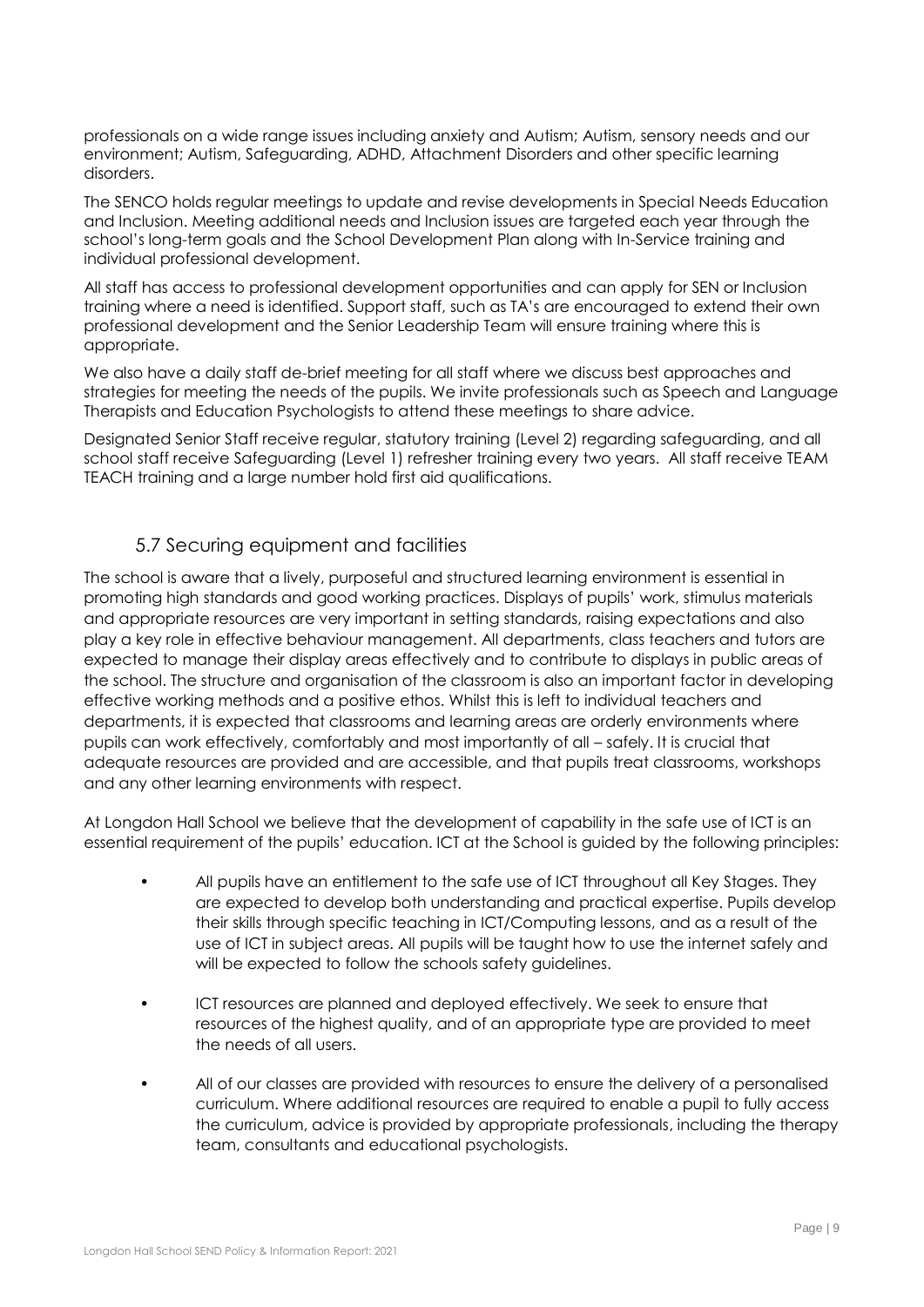### 5.8 Evaluating the effectiveness of SEN provision

<span id="page-9-0"></span>We evaluate the effectiveness of provision for pupils with SEN by:

- Reviewing pupils' individual progress towards their goals each term
- Reviewing the impact of interventions every half term
- Using pupil questionnaires
- Monitoring by the SENCO
- Using provision maps to measure progress
- Holding annual reviews of EHC plans

### 5.9 Enabling pupils with SEN to engage in activities outside the classroom

<span id="page-9-1"></span>Our off site visits are designed to enhance curricular and recreational opportunities for all of our pupils. Off site visits are also designed to create opportunities for developing independence, communication and self-management skills, and to promote positive self-esteem. We have a rigorous in-house health and safety screening for all of our o site education and work placements. This will involve working with each placement to make them aware of individual student needs and targets for the duration of the work placement and ensuring that those involved in teaching our pupils off site are also aware of specific SEN through observation of lessons. All visits and off site activities are risk assessed to ensure they are appropriate and can be managed to suit individual needs.

Planned, structured experiences for learners outside of the classroom and school environment add to each individual's overall learning experience. Intrinsic to these opportunities will be a thoughtful focus on personal development and are considered to be a very important area of the whole school curriculum. Examples of these additional learning experiences include; Outdoor Educational trips and also Curriculum related visits and activities. These also feature as part of the educational experience through all learning phases and are supported by English, History, Science and Geography departments and also through the delivery of Life Skills and the vocational programme.

#### Outdoor Learning

It is our belief at Longdon Hall School that, when learning outside the classroom, our pupils attain higher levels of knowledge and skills, improve their physical health and increase their motor abilities, socialise and interact in new and different ways with their peers and adults, show improved attention and enhanced self-concept, self-esteem and mental health and change their environmental behaviours and their values and attitudes. The outdoors can provide space and freedom for a type of learning that is difficult to replicate indoors. All pupils have the right to experience the unique and special nature of being outdoors. At Longdon Hall School we feel it is important to enable children to use the outside environment as a context for learning.

#### Forest Schools Curriculum

The Forest School curriculum is an innovative and inspiring approach to learning and development which offers our pupils opportunities to achieve and develop confidence and self-esteem through hands-on learning experiences during regular visits to our onsite woodland area. Forest School provides opportunities for our pupils to grow in confidence, self-esteem and independence in special woodland setting, where they are supported in their development by qualified FS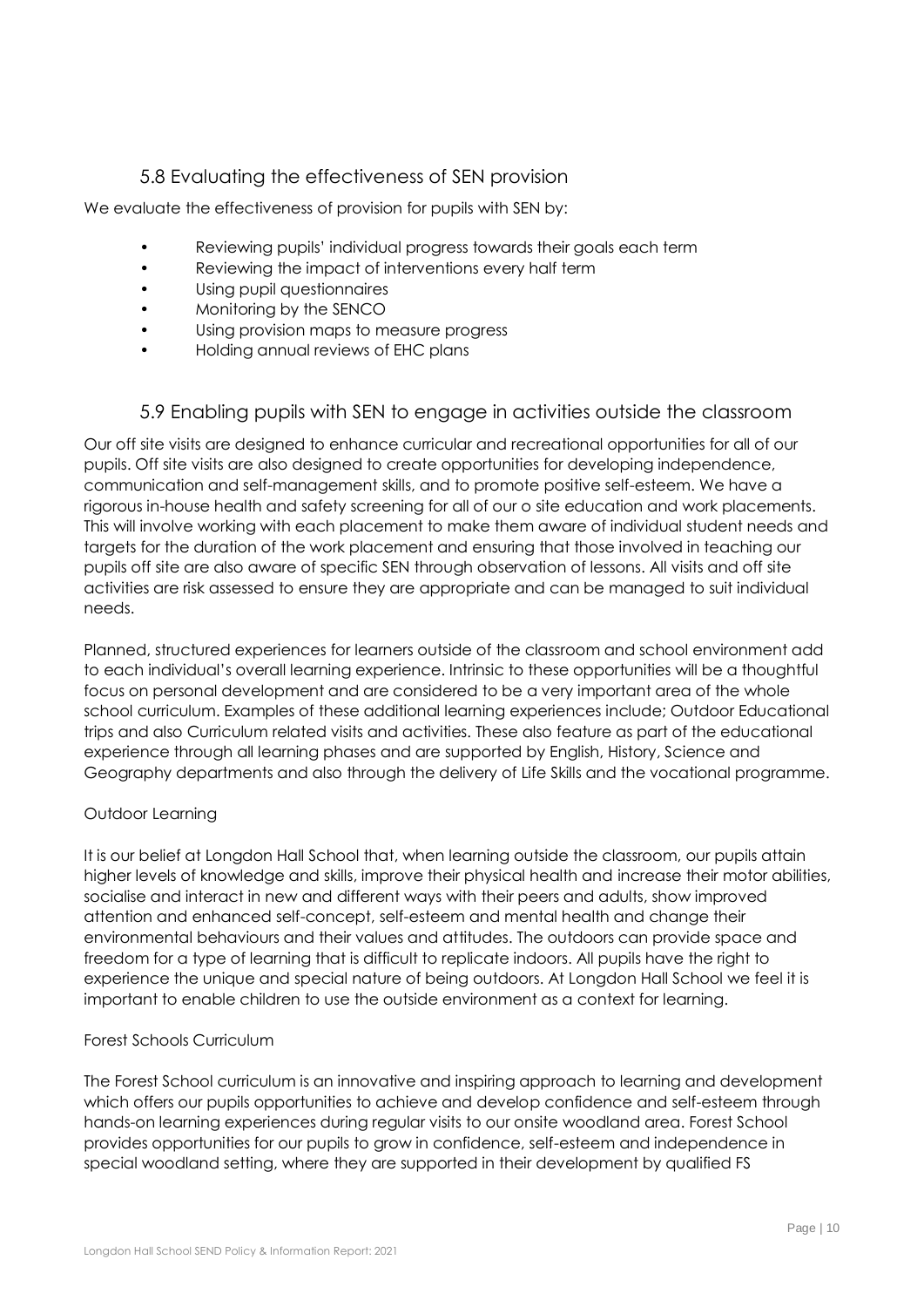Practitioners (we have 2 fully trained Forest School practitioners on the staff team). What makes Forest School distinct from other education approaches is its focus on repeat visits to the same woodland site, and focus on small achievable tasks to ensure that the experience is enabling. Sessions are flexible and user-led, and with a high leader-to-participant ratio individual learning styles can be fully supported. Pupils build up relationships with staff and with peers, exploration and play are encouraged, and teamwork and co-operation are nurtured. Pupils develop and nurture respect and responsibility for themselves, other people and the environment in a truly empowering experience, which is also exciting, healthy and fun.

The ethos of Forest School is based on a fundamental respect for young people and for their capacity to instigate, test and maintain curiosity in the world around them. It believes in pupil's right to play; the right to access the outdoors (and in particular a woodland environment); the right to access risk and the vibrant reality of the natural world; and the right to experience a healthy range of emotions, through all the challenges of social interaction, to build a resilience that will enable continued and creative engagement with their peers and their potential. It is an approach to education that makes use of the outdoor environment to create a unique learning vehicle. In the sessions pupils are given appropriately challenging and achievable tasks that build their confidence, skills and independence, and are given the time to thoroughly explore their thoughts, feelings and relationships. This time and reflective practice develops inter and intrapersonal skills, which are well documented as being directly linked to learning skills.

#### Accessibility

Longdon Hall School is a single site school; the main school is built on three levels with stairs from ground floor to first and second floors. Entrance to the building is through the main lobby and there is a side entrance for pupil access, which if required, can both be fitted with a small ramp therefore suitable for wheelchair access. Classrooms are accessed by corridors; most ground floor classrooms can be modified for wheel chair access. There are currently clearly identified male and female toilets for pupils and adults.

We have made sure that there are good lighting and safety arrangements. Our classrooms provide good acoustic conditions so that the effects of hearing difficulties are minimised (carpeting, curtains, and quiet areas).

Reserved parking for visitors and disabled visitors has been made at the front of the school. We will incorporate all other issues into our repairs and maintenance programme.

Pupils requiring equipment due to impairment will be provided with equipment recommended from the SEN and will be continually assessed in order to gain any extra support that they require. A number of the classrooms and other learning areas are wheelchair accessible as they are situated on the ground floor of the main building. Outside learning and recreational areas outside are also wheelchair accessible including the top lawn and outside playing area. Disabled visitors would be able to access the building through the side entrance (main pupil entrance) and also through the main front door. We have disabled toilets and disabled parking available.

### 5.9 Support for improving emotional and social development

<span id="page-10-0"></span>We are committed to multi agency working to ensure that the needs of the young person are met. Our work with other agencies is frequent, sustained and responsive to pupil and family needs. Professionals from other agencies such as Speech and Language Therapy, Occupational Therapy,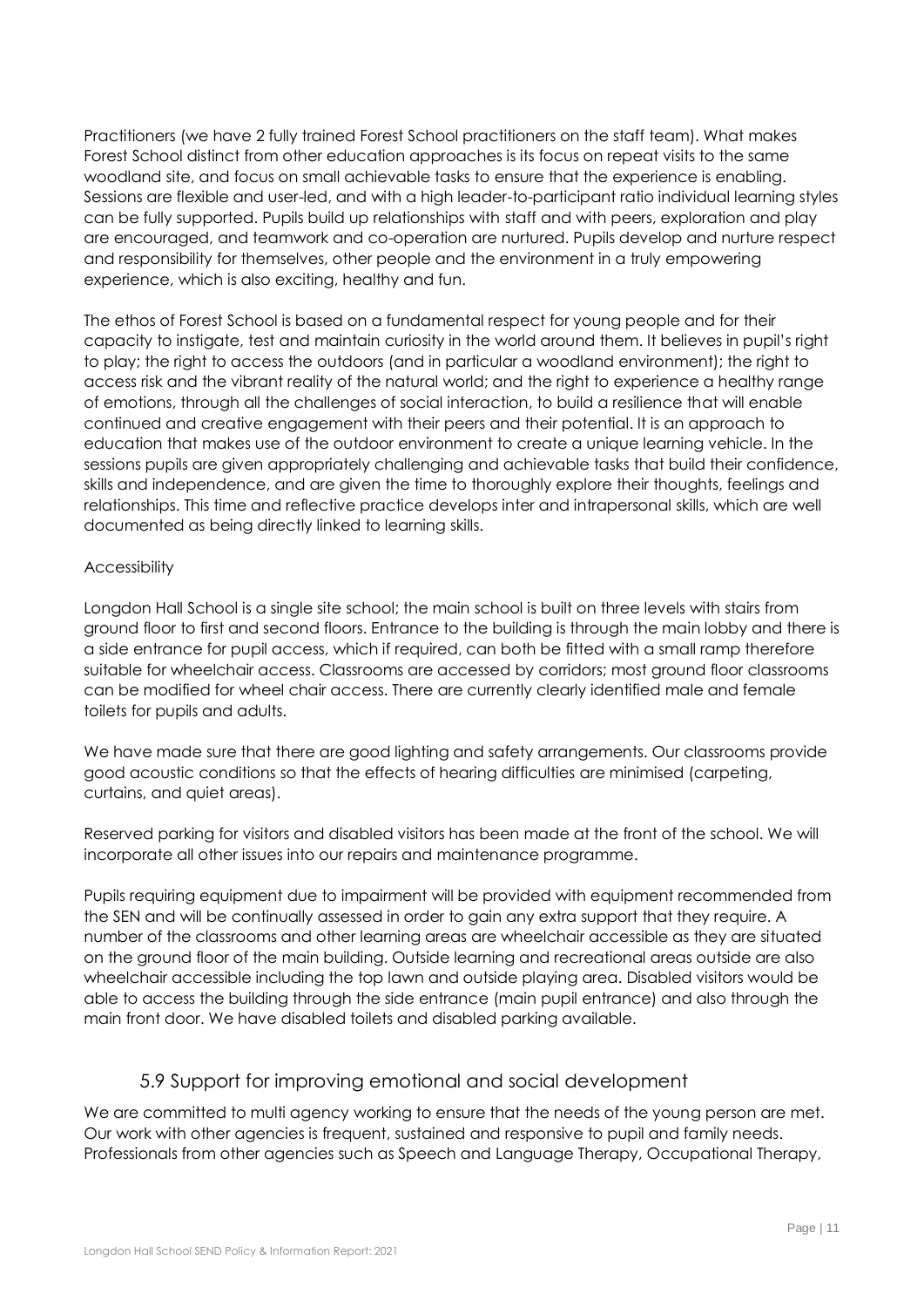Movement Therapy, Education Psychologist, CAMHS, Social Care, Connexions (or equivalent) and Health support the work of the school on a regular basis. These agencies work with us to support pupils, to devise strategies and other training and advice whenever necessary.

We offer access to a number of interventions that focus on reducing anxiety and promoting positive self-esteem and body image, these specialist sessions are planned and led by our therapy team. We also work closely with Staffordshire Safeguarding Board around issues of sexual exploitation, staying safe, appropriate use of the internet and anti bullying.

We encourage pupils to use their student voice to raise any concerns or issues that they have through the School Council which meets regularly and brings any issues to the fore. Pupils are also involved in planning for their individual targets through IEPs, Annual Reviews and in selecting their individual learning targets.

The primary aim of the curriculum that is offered at Longdon Park is to maximise the personal development and well being of each individual, to become Successful Learners, Confident Individuals and Responsible Citizens with a fundamental understanding of British values including democracy, the rule of law, individual liberty, mutual respect and tolerance of those with different faiths and beliefs. The 2 areas of Education and Therapy work together in supporting the individual needs and well being of each pupil. Personal and social development is at the centre of a therapeutic community in all settings. In all that the school offers the key is to provide for the support and challenge that meet individual interests and aspirations.

We have a zero tolerance approach to bullying.

### 5.10 Working with other agencies

<span id="page-11-0"></span>All of our educational staff have undertaken specialist training and have access to a full professional development programme. All staff follow an in depth, tailored induction program when they join Longdon Hall School .

Many of our teachers have, in addition to their teaching qualifications, further qualifications in SEN including Post Graduate Certificates in autism, speech language and communication needs, behaviour needs and Dyslexia. Other than teachers on site we also have instructors, teaching assistants, behaviour support workers, therapists and learning support workers.

We also work closely with other agencies to meet pupils' needs including:

- Social Workers
- CAMHS professionals
- Professionals from the Autism Support Services
- Services for Children and Young People Children's Social Work
- Education Welfare Service
- Pupil's GP
- Speech and Language Therapy
- Art Psychotherapy
- Music Therapy